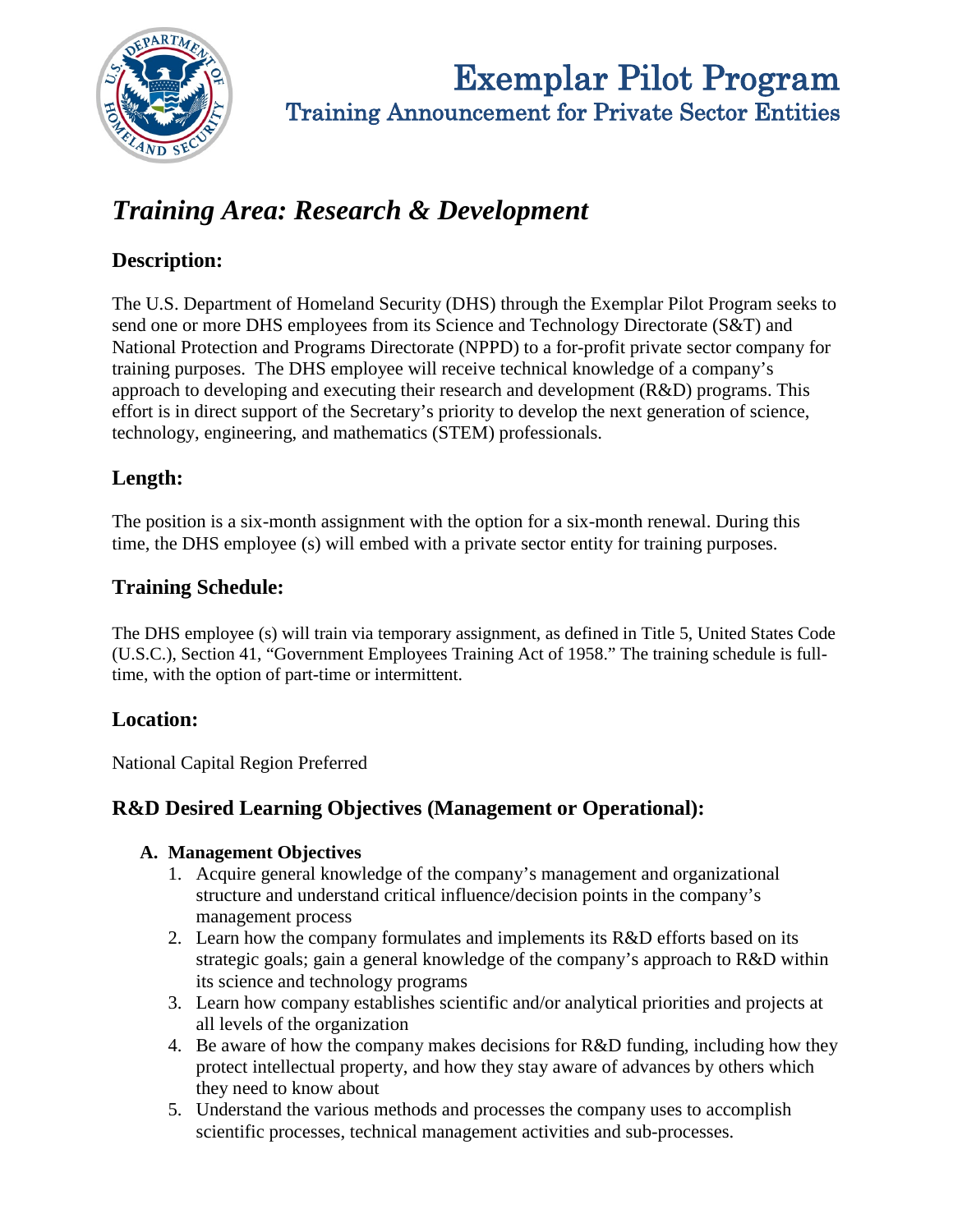6. Understand the processes that ensure the company coordinates with activities outside area of assignment to accomplish advance planning that ensures R&D process integration is accomplished, accurate, and understood; know how the company plans, schedules, and allocates R&D work. Understand how company analyzes R&D requirements to determine if existing technical related infrastructure is capable of meeting needs.

#### **B. Operational Objectives:**

Specific operational objectives related to the sub-specialty of the individual participant, or the developmental discipline that led to their selection for Exemplar pilot program will be developed for each Exemplar participant. Overall operational objectives are:

- 1. Understand the various methods and processes the company uses to accomplish research and development
- 2. Understand the processes that ensure the company coordinates with activities outside area of assignment to accomplish advance planning that ensures process integration is accomplished, accurate, and understood
- 3. Know how the company plans, schedules, and allocates work. Understand how company analyzes client requirements to determine if existing research and development related infrastructure is capable of meeting needs

## **Additional Information**

DHS GS-11 and above employees:

- Remain in their official position of record at DHS while on detail to private sector entities.
- Will continue to receive their current DHS salary and benefits while on detail to the private sector entity.
- Are required to return to DHS and serve three times the length of the Exemplar detail.
- Must receive approval for DHS-sponsored and non DHS-sponsored travel from supervisor prior to traveling.
- May be asked to sign a limited Non-Disclosure Agreement by the private sector entity.

#### **Prohibition Against Charging Certain Costs to the Federal Government**

A private sector organization may not charge DHS or any other agency of the Federal Government indirect or direct costs incurred while participating in Exemplar. The private sector entity will not be compensated for providing this training opportunity.

Please visit [www.dhs.gov/exemplar](http://www.dhs.gov/exemplar) for more information on Exemplar.